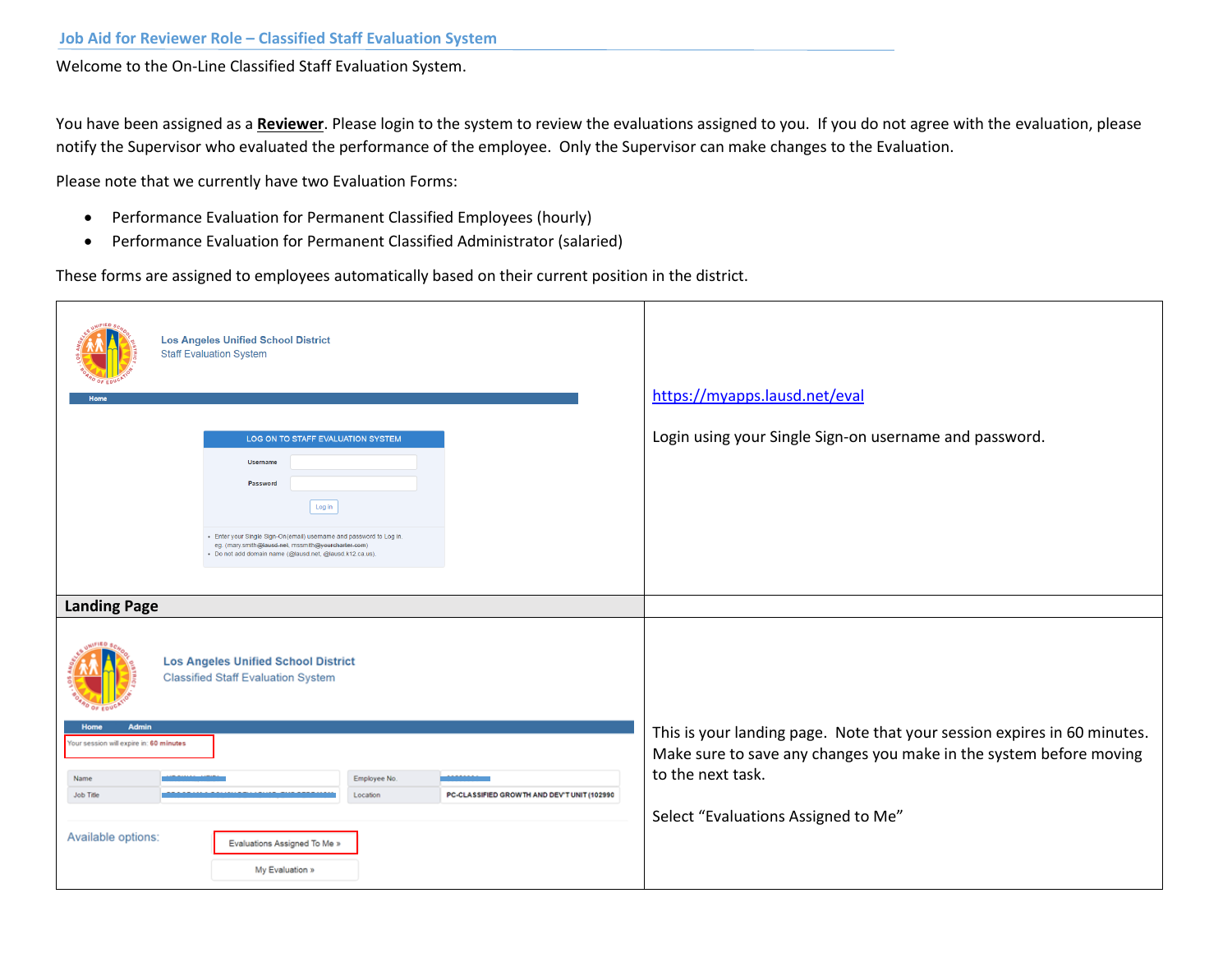## **Job Aid for Reviewer Role – Classified Staff Evaluation System**

| <b>Evaluations Assigned to Me</b>                                                                                                                                                                                                                                                                                                                                                                                                                                                                                                                                                                                                                                                                                                                                                                                                                                                                                                                                                                                                                                                                                                                                                                                                                                                                                                                                                                                           |                                                                                                                                                                              |                                                                                                                                                                                                                                                                                                                                                                                                                                                                                           |
|-----------------------------------------------------------------------------------------------------------------------------------------------------------------------------------------------------------------------------------------------------------------------------------------------------------------------------------------------------------------------------------------------------------------------------------------------------------------------------------------------------------------------------------------------------------------------------------------------------------------------------------------------------------------------------------------------------------------------------------------------------------------------------------------------------------------------------------------------------------------------------------------------------------------------------------------------------------------------------------------------------------------------------------------------------------------------------------------------------------------------------------------------------------------------------------------------------------------------------------------------------------------------------------------------------------------------------------------------------------------------------------------------------------------------------|------------------------------------------------------------------------------------------------------------------------------------------------------------------------------|-------------------------------------------------------------------------------------------------------------------------------------------------------------------------------------------------------------------------------------------------------------------------------------------------------------------------------------------------------------------------------------------------------------------------------------------------------------------------------------------|
| v entries<br>Search<br>Show 10<br><b>JE</b> Supervisor<br>Reviewer<br><b>IT</b> Evaluation<br>Employee<br><b>JYLES, RICHARD</b><br><b>EDWARDS, STACY</b><br>WACHTEL WARREN, ROBYN<br>Annual<br><b>PRIN HUMAN RESOURCES</b><br>DEP PERSONNEL DIRECTOR<br>MULTIMEDIA DESIGNER<br>O Submitted O Reviewed O Released<br><b>SPECIALIST</b><br><b>KLAVE, WINNIE</b><br><b>EDWARDS, STACY</b><br><b>WACHTEL WARREN, ROBYN</b><br><b>Annual</b><br>PRIN HUMAN RESOURCES<br>DEP PERSONNEL DIRECTOR<br><b>PRIN CLERK</b><br><b>SPECIALIST</b><br><b>KRUPAT, MARISSA</b><br><b>EDWARDS, STACY</b><br>WACHTEL WARREN, ROBYN<br>Annual<br>SR HUMAN RESOURCES SPECIALIST<br><b>PRIN HUMAN RESOURCES</b><br>DEP PERSONNEL DIRECTOR<br><b>SPECIALIST</b><br><b>LINDSEY, CHERYL</b><br>WACHTEL WARREN, ROBYN<br>Annual<br>HR SPECIALIST III<br>DEP PERSONNEL DIRECTOR<br>Submitted <b>O</b> Released<br><b>Classified Employee Evaluation</b><br>Admin<br>Home<br>Your session will expire in: 60 minutes<br>· Other evaluation<br>» Exempt Employee<br>PERSONNEL COMMISSION<br>PERFORMANCE EVALUATION FOR PERMANENT CLASSIFIED EMPLOYEES                                                                                                                                                                                                                                                                                                    | History<br>View<br>View<br>View<br>View<br><b>Print</b>                                                                                                                      | As a Reviewer, you should receive an email once the Supervisor as<br>completed the employee's performance evaluation<br>Select "Annual" to open the employee's annual performance evaluation<br>Select "View Instructions" before starting the review process of the<br>performance evaluation. This will open a pdf in a new window. You may<br>print the instructions.<br>"Other Evaluations" - will allow you to see prior completed                                                   |
| <b>Evaluation Period</b><br>2015-2016<br>Name<br>Employee No.<br><b>Job Title</b><br>RDA-HR SPECIALIST III<br>Location<br>PERS CMSN/STAFF (1003501)<br>1 - ATTENDANCE<br>Note the number of hours absent each day during the past year, excluding religious holidays of the employee's faith, vacations and<br>school holidays or recesses.<br><b>Protected Hours</b><br><b>Unprotected Hours</b><br>view                                                                                                                                                                                                                                                                                                                                                                                                                                                                                                                                                                                                                                                                                                                                                                                                                                                                                                                                                                                                                   | performance evaluation records.<br>If you wish to see details of the employee's "Protected" or<br>"Unprotected" absences, select "view.<br>Go over the completed evaluation. |                                                                                                                                                                                                                                                                                                                                                                                                                                                                                           |
| Signature of Supervisor<br>Signature of Employee<br><b>Signature of Reviewer</b><br><b>Electronic Signature Agreement</b><br>By checking the "I Accept" checkbox, you are signing this Agreement electronically. You agree your electronic signature is the legal equivalent of your manual/handwritten signature<br>on this Agreement. By selecting "I Accept" using any device, means or action, you consent to the legally binding terms and conditions of this Agreement. You further agree that your<br>signature on this document (hereafter referred to as your "E-Signature") is as valid as if you signed the document in writing. You also agree that no certification authority or other<br>third party verification is necessary to validate your E-Signature, and that the lack of such certification or third party verification will not in any way affect the enforceability of your E-<br>Signature or any resulting agreement between you and LAUSD. You are also confirming that you are the person authorized to enter into this Agreement. You further agree that<br>entering your LAUSD email address in the signature box equates to your E-Signature and constitutes your agreement to be bound by the terms and conditions of this Agreement as<br>they exist on the date of your E-Signature on this form.<br><b>I</b> laccept<br>Please type in your full LAUSD email address<br>email@lausd.net |                                                                                                                                                                              | If you agree with the evaluation, check the box next to "I accept" to<br>indicate that you accept the electronic signature agreement.<br>Type your Full LAUSD email address and click "Submit"<br>If you do not agree with the evaluation, notify the Supervisor and<br>discuss your comments. Once you are in agreement, the Supervisor will<br>make the changes and you can go back into the system to approve it.<br>Note that only the Supervisor can make changes to the Evaluation. |